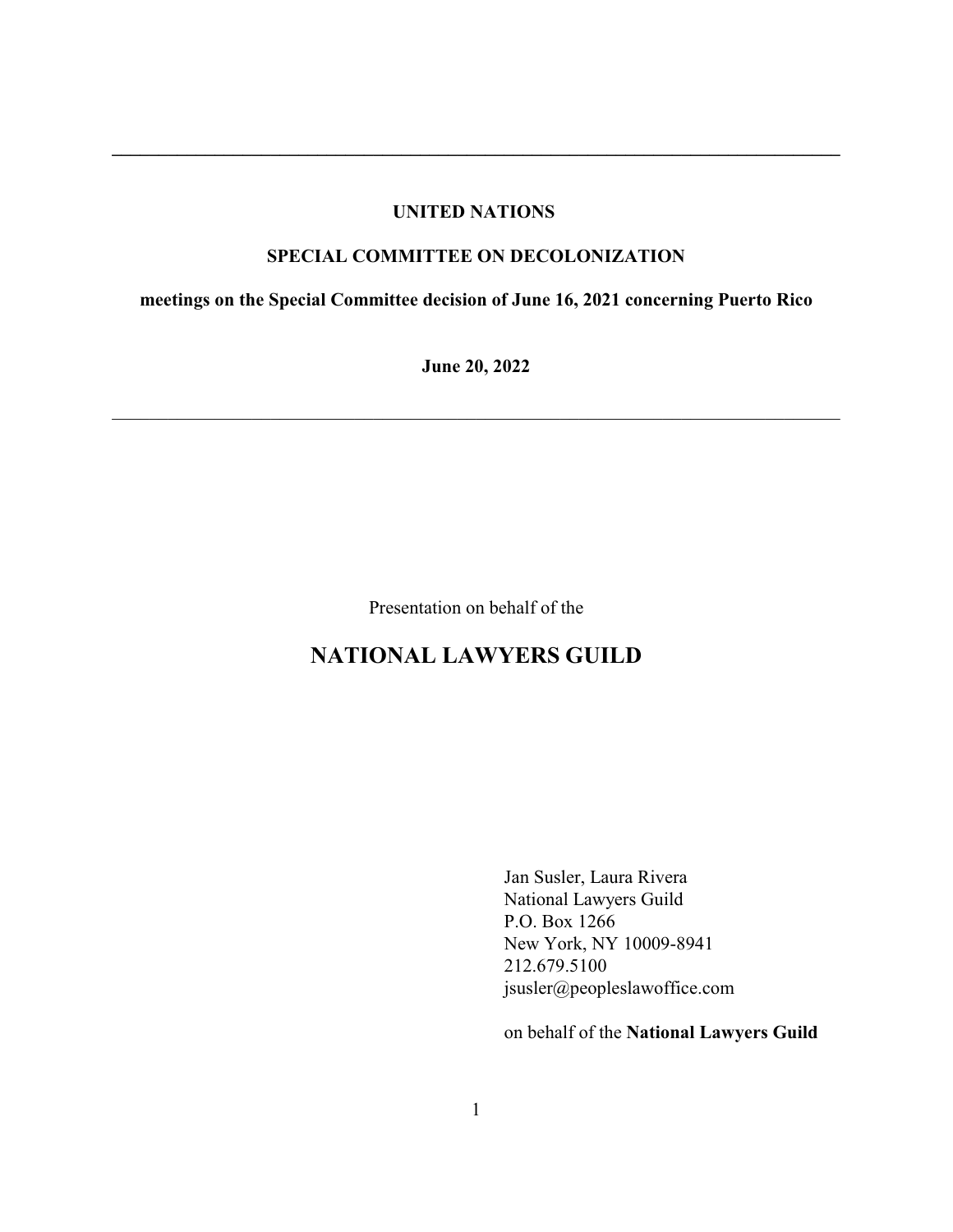# **National Lawyers Guild Presentation to the United Nations Decolonization Committee Hearings on Puerto Rico June 20, 2022**

We have the privilege of addressing you today on behalf of the National Lawyers Guild. Founded in 1937 as an alternative to the American Bar Association, which did not admit people of color, the NLG is the oldest and largest public interest / human rights bar association in the United States. From its founding, the National Lawyers Guild has maintained an internationalist perspective, with Puerto Rico playing an important part of our international work. Our many resolutions affirm the right of the Puerto Rican people to self-determination and independence and called for the release of Puerto Rican political prisoners. Many of our members, including myself, have dedicated ourselves to this just and noble cause.

#### *Persistent U.S. colonialism*

In the face of the Fourth International Decade for the Eradication of Colonialism (2021-  $2030$ ,<sup>1</sup> the United States boldly and crassly thumbs its nose at international law and the 39 annual Resolutions of this august body, as we mark 124 years of unrelenting U.S. colonialism over Puerto Rico. As in many nations of the global South, the neoliberal order with its attendant austerity measures have combined with multiple climate disasters to produce a crisis of environmental degradation, disinvestment from public institutions, and privatization of Puerto Rico's resources, driving hundreds of thousands from their homes. Unlike most other nations,

<sup>1</sup>General Assembly Resolution 75/123, *Fourth International Decade for the Eradication of Colonialism* (December 10, 2020), https://documents-dds-ny.un.org/doc/UNDOC/GEN/N20/362/83/PDF/N2036283.pdf?OpenElement.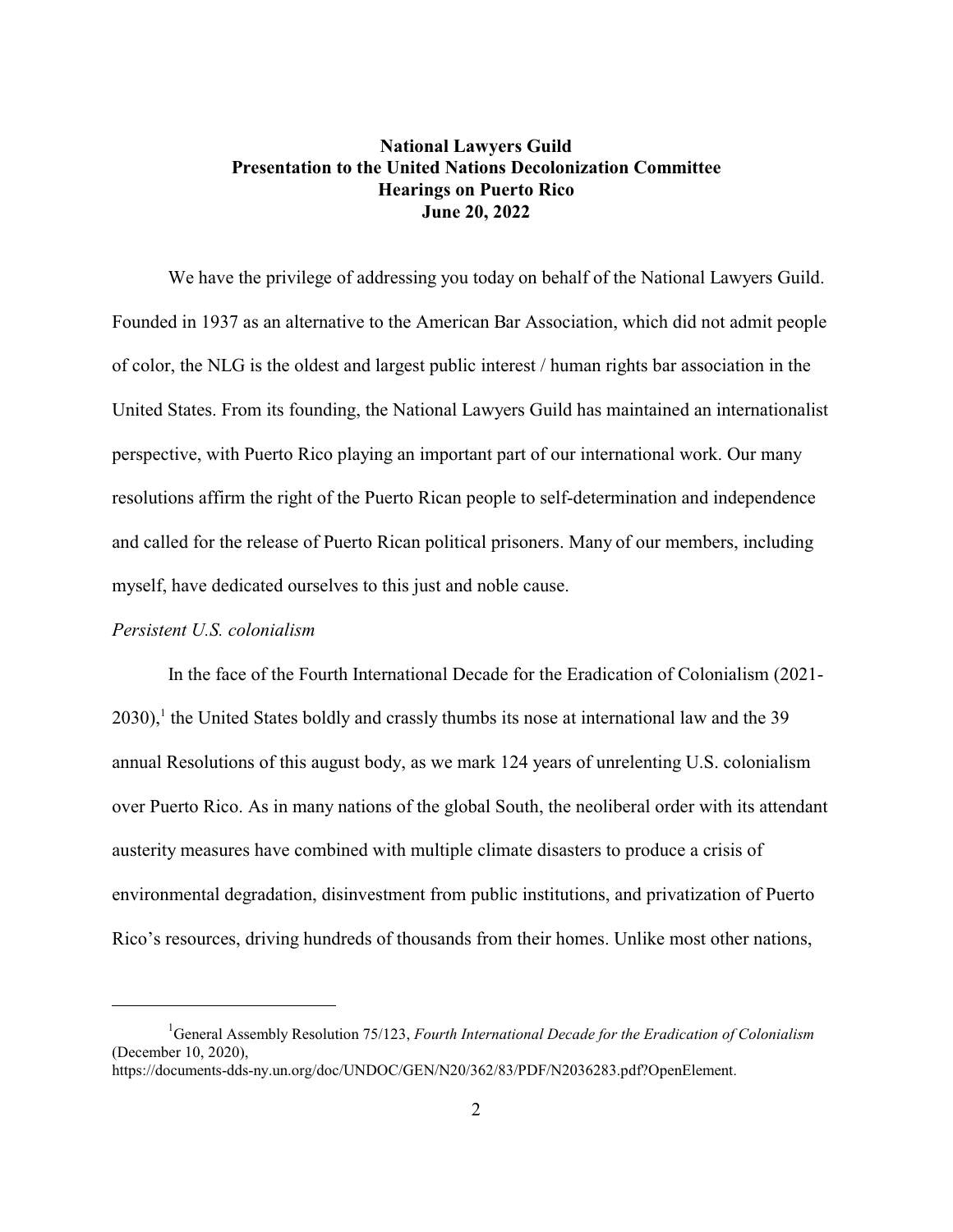though, Puerto Rico remains subjugated politically as a territory of the United States, its right to self-determination thwarted by its twenty-first century colonial relationship to the most powerful nation on Earth. Time is of the essence. U.S. colonialism must be stopped in its tracks, now, before it is too late.

### *Colonial reins: PROMESA, bankruptcy-like proceedings*

In the last few decades, the U.S. allowed the government of Puerto Rico to accumulate vast, unpayable debt – much of it illegal, none of it audited. In 2016, the U.S. congress used this odious debt to justify imposing a Fiscal Oversight Management Board [FOMB] to ensure the debt holders be paid. The FOMB, not so affectionately dubbed "*la junta*," was given broad authority to restructure the debt of Puerto Rico and impose austerity measures like pension cuts, school closings, and budget cuts to the public university. *La junta,* whose unelected members are chosen by the President of the United States, has usurped fiscal responsibility from Puerto Rico's elected officials, prioritizing debt holders over the people of Puerto Rico, while obliging the Puerto Rican people to pay the costs.<sup>2</sup>

*La junta's* proposed Debt Adjustment Plan (or Plan of Adjustment) [POA] sailed through the U.S. court overseeing the bankruptcy-like proceedings in early 2022 despite widespread opposition.<sup>3</sup> Broad sectors of the Puerto Rican population saw the POA as mortgaging their

<sup>&</sup>lt;sup>2</sup>For billing from just one set of lawyers, see, Jenna Greene, "Fast and Ferocious: Inside the lawyering of Puerto Rico's historic bankruptcy," *Reuters*, February 7, 2022,

https://www.reuters.com/legal/transactional/fast-ferocious-inside-lawyering-puerto-ricos-historic-bankruptcy-2022-0 2-07/ ("To date, Proskauer [FOMB counsel] has billed \$219 million for the representation, according to public fee records.").

<sup>3</sup> "Jueza federal aprueba el plan de ajuste de la deuda pública de Puerto Rico," *EFE*, January 18, 2022, https://www.efe.com/efe/america/economia/jueza-federal-aprueba-el-plan-de-ajuste-la-deuda-publica-puerto-rico/20 000011-4720327.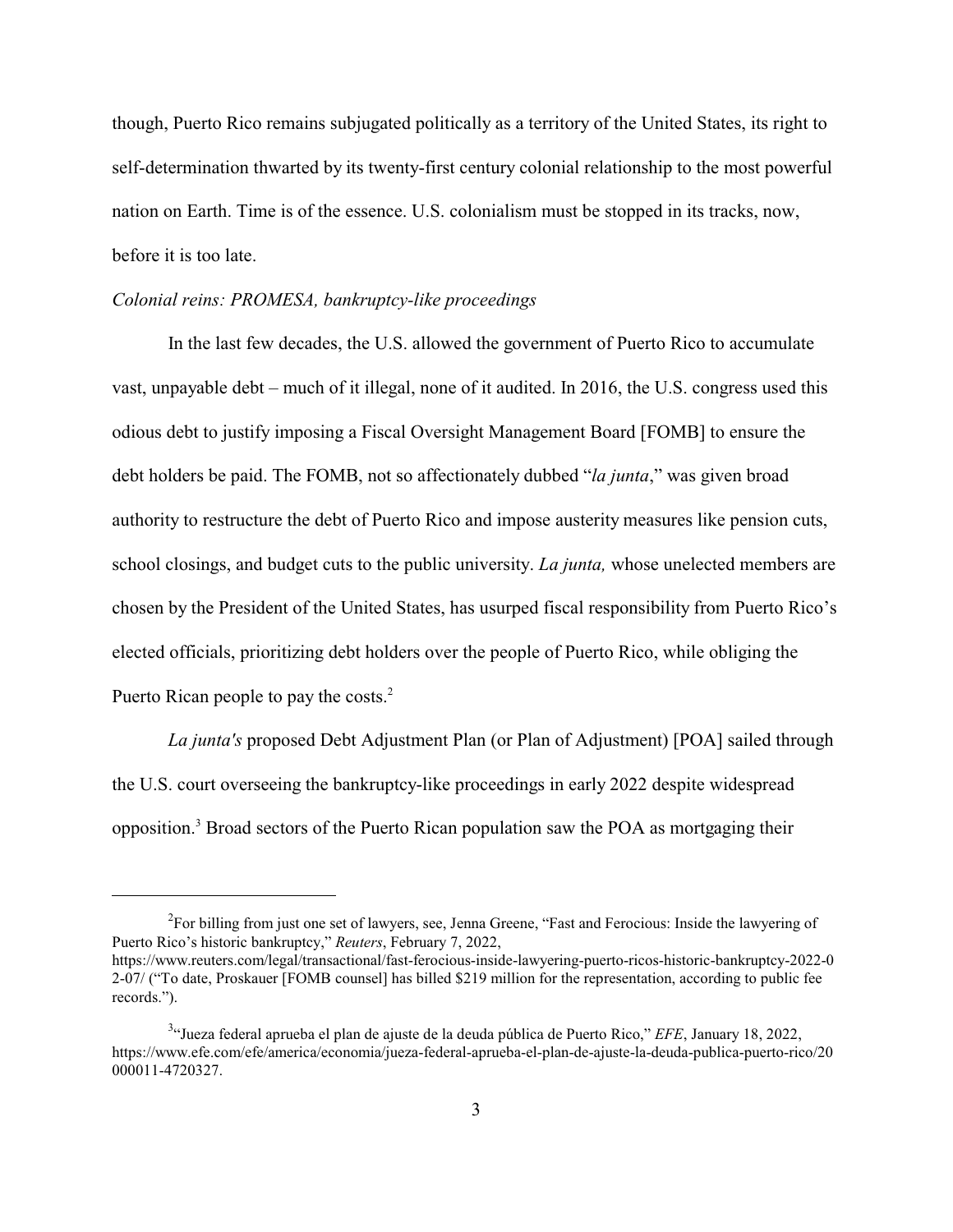children's and grandchildren's future, and derisively referred to it as "*el plan del tumbe*" or the shake-down plan.<sup>4</sup> In it, the provision of basic services, public employee pensions, and fair treatment for locally owned credit unions all took second stage to service of the debt, even for "vulture" investors who bought up bad debt at bargain basement prices, who will get a huge windfall. Concerningly, the POA resolved only one of Puerto Rico's public debts, albeit the largest, leaving untouched the debt of Puerto Rico Electric Power Authority (AEE or PREPA) and the Puerto Rico Aqueducts and Sewers Authority ( $AAA$  or PRASA).<sup>5</sup> As two activist scholars stated, "the POA leaves colonial, social and environmental debts unresolved and fails to bring a true people's 'resolution' to the debt crisis."<sup>6</sup>

5 "Gobierno canceló acuerdo para la reestructuración de la AEE," *Microjuris al día*, March 8, 2022, https://aldia.microjuris.com/2022/03/08/gobierno-cancela-acuerdo-para-la-reestructuracion-de-la-aee/.

6 Sarah Molinari, Marisol LeBrón, "New Puerto Rico Debt Plan Is a False 'Solution' Crafted to Benefit Capitalists," *Truthout*, January 30, 2022,

<sup>4</sup> Sarah Molinari, Marisol LeBrón, "New Puerto Rico Debt Plan Is a False 'Solution' Crafted to Benefit Capitalists," *Truthout*, January 30, 2022,

https://truthout.org/articles/new-puerto-rico-debt-plan-is-a-false-solution-crafted-to-benefit-capitalists/?eType=Email BlastContent&eId=1b9c3828-da93-4535-ad7c-dca5645f945f; see also, e.g., Istra Pacheco, "Hacen un llamado a expresarse mañana contra el Plan de Ajuste de la Deuda, *El Vocero*, November 7, 2021,

https://www.elvocero.com/economia/otros/hacen-un-llamado-a-expresarse-ma-ana-contra-el-plan-de-ajuste-de-la-deu da/article\_deb4487a-3fea-11ec-9b41-275f55ec07ad.html (attorney Eva Prados, spokesperson for the Citizens Commission to Audit the Debt, stated that the Plan of Adjustment would mean that in some ten years, Puerto Rico would again be economically insolvent, and essential services would continue to be adversely affected). See also, Luis J. Valentín Ortiz, "The Bankruptcy Letters, Episode 6, *La Brega*," Futuro Media Group and WNYC Studios, February 24, 2021, https://www.wnycstudios.org/podcasts/la-brega/articles/bankruptcy-letters (distinguishing lack of access to, and frustration with, the bankruptcy process experienced by Puerto Ricans, like teachers, who were encouraged to buy government bonds).

https://truthout.org/articles/new-puerto-rico-debt-plan-is-a-false-solution-crafted-to-benefit-capitalists/?eType=Email BlastContent&eId=1b9c3828-da93-4535-ad7c-dca5645f945f. Puerto Rico is unlikely to be able to meet the payments according to the plan, which will undoubtedly result in more restructuring and more severe austerity. See, Dánica Coto, Associated Press, "Puerto Ricans fearful of plan to restructure public debt: Puerto Rican citizens have gotten the chance to express their fears about a massive debt overhaul plan, testifying before a judge with the power to decide Puerto Rico's economic future," *ABC News*, November 9, 2021,

https://abcnews.go.com/International/wireStory/puerto-ricans-fearful-plan-restructure-public-debt-81065381 ("Puerto Rican economist José Caraballo-Cueto warned that the plan was 'not feasible,' saying in a letter to the judge that Puerto Rico would face another restructuring round in upcoming decades. 'A high probability of a second default means a low probability of returning to the credit market,' he wrote.").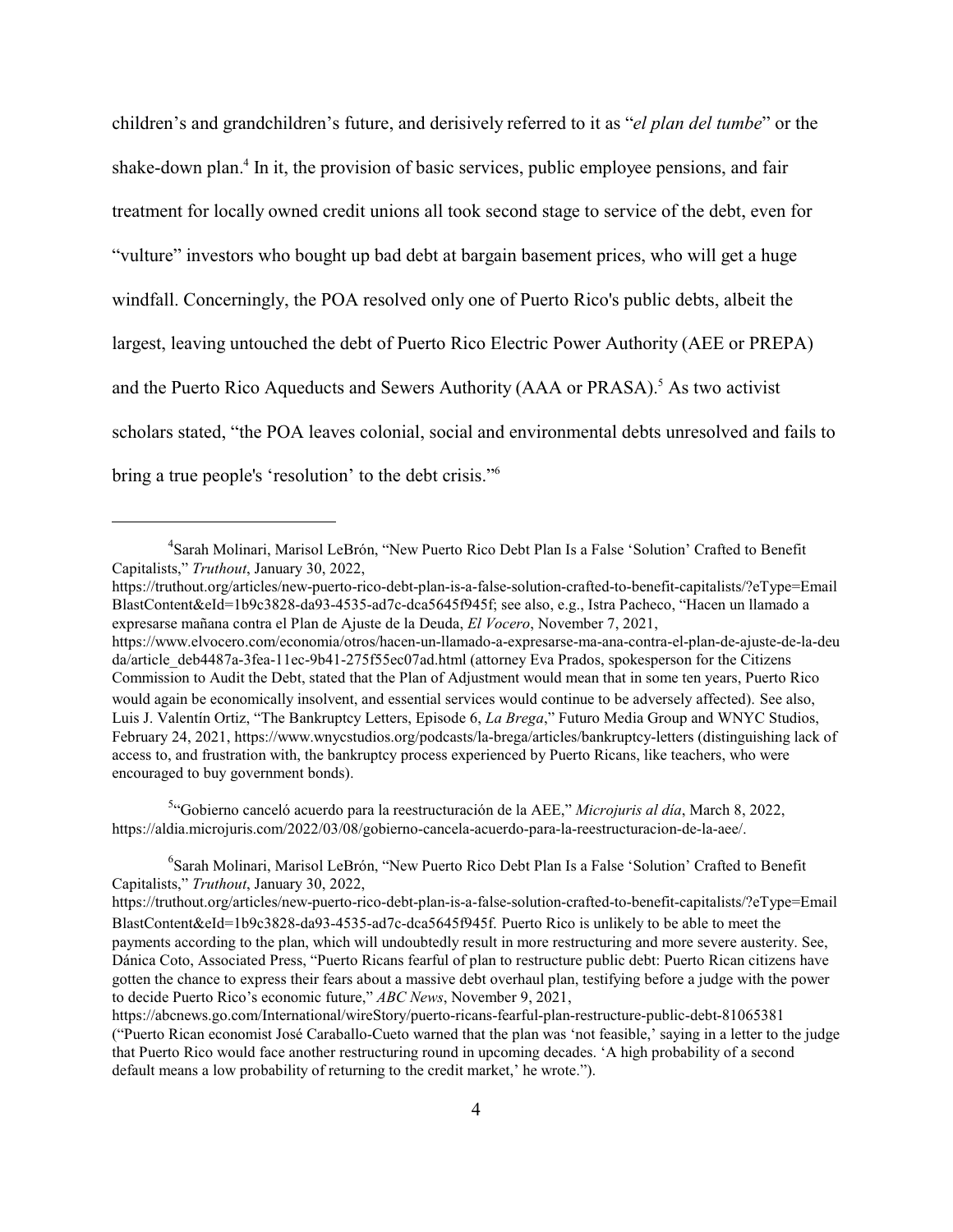The "shakedown" plan is only the newest chapter in Puerto Rico's economic difficulties under the yoke of colonialism.<sup>7</sup> Puerto Rico's reigning elite have relied on the familiar imposed neoliberal playbook of tax breaks and privatization to woo wealthy people from the U.S. for years through schemes like "*Puerto Rico se vende*" (Puerto Rico is for sale). While the projected investments haven't materialized,<sup>8</sup> many rich, including cryptocurrency promoters, have taken advantage of these policies, to appropriate national patrimony,<sup>9</sup> block public access to prized beaches,<sup>10</sup> and build real estate that destroys the environment,<sup>11</sup> driving up prices and displacing Puerto Ricans, who can no longer afford to live in their hometowns.<sup>12</sup>

9 See, e.g., Jennifer Gould, "Bitcoin billionaire Brock Pierce buys Puerto Rican 'monastery' for \$5M," *New York Post*, February 4, 2021,

https://nypost.com/2021/02/04/cross-eyed-bitcoin-billionaire-brock-pierce-buys-nyc-church-for-5m/.

<sup>10</sup>See, e.g., "Dorado Beach delimitó con piedras su zona 'privada' pero manifestantes llegaron a protestar: La protesta buscar recordar que las playas son del pueblo y que los complejos residenciales deben tener un acceso disponible," *NotiCel*, February 12, 2022,

https://www.noticel.com/la-calle/ahora/20220212/dorado-beach-delimito-con-piedras-su-zona-privada-pero-manifest antes-llegaron-a-protestar/.

<sup>11</sup>Dánica Coto, "Builders hurt protected areas in climate-weary Puerto Rico," *AP News*, May 6, 2022, https://apnews.com/article/climate-caribbean-puerto-rico-mangroves-36e4e66f520e241f315fa4a1d8558ac1; Benjamín Torres Gotay, "El crimen de Bahía Jobos," *El Nuevo Día*, April 23, 2022, https://www.elnuevodia.com/opinion/las-cosas-por-su-nombre/el-crimen-de-bahia-jobos/.

 $12$ Coral Murphy Marcos and Patricia Mazzei, "The Rush for a Slice of Paradise in Puerto Rico: Many Puerto Ricans say they can no longer afford to stay in their homes with outside investors buying up properties and driving up prices," *New York Times*, February 1, 2022,

https://www.nytimes.com/2022/01/31/us/puerto-rico-gentrification.html; Valeria María Torres Nieves, Todas and

<sup>&</sup>lt;sup>7</sup>See, e.g., José A. Delgado, "¿Cómo compara la economía de Puerto Rico con la de 25 islas o archipiélagos independientes, pero que fueron colonias o territorios? Un análisis del economista Heriberto Marín Centeno, de 2000 a 2018, resultó en que el crecimiento anual del PIB de nuestro país ha sido menor en contraste con estos lugares en el Caribe, África, Asia y Europa," *El Nuevo Día*, May 29, 2022,

https://www.elnuevodia.com/noticias/locales/notas/el-crecimiento-economico-de-puerto-rico-es-mas-bajo-que-25-isl as-o-archipielagos-que-se-independizaron/.

<sup>&</sup>lt;sup>8</sup>Luis J. Valentín Ortiz, Joel Cintrón Arbasetti, and Dalila M. Olmo López, "Puerto Rico Act 22 Tax Incentive Fails: The jobs and economic impact anticipated by the Puerto Rico government never materialized. From being an instrument to attract millionaires and foreign investment, Act 22 went on to become a haven for cryptocurrency fans, YouTube personalities and consultants," *Center for Investigative Journalism*, June 25, 2021, https://periodismoinvestigativo.com/2021/06/puerto-rico-act-22-fails/.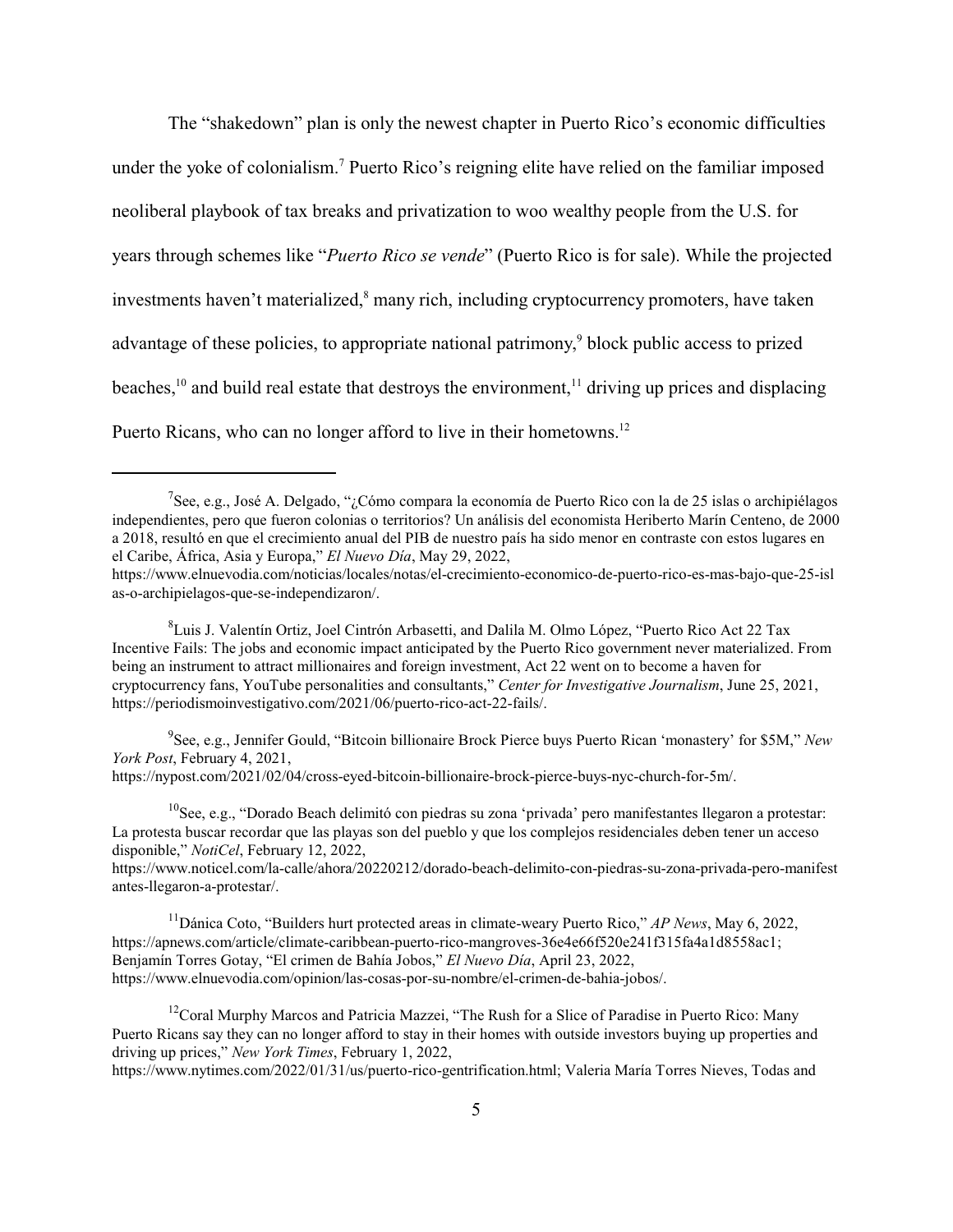Amidst the devastation wrought by Hurricane María, investors partnered with the

political elite to further cannibalize the infrastructure and trade unions of Puerto Rico's energy sector. The 15 year contract issued in 2021 to LUMA Energy, a hastily formed, inexperienced U.S./Canadian "energy consortium" to transmit and distribute electrical power in Puerto Rico's fragile power grid, is emblematic of the devastating effects of these policies. After dismissing thousands of PREPA's highly trained, unionized employees,<sup>13</sup> LUMA has engaged in windfall spending and reaped benefits,<sup>14</sup> while providing extremely poor service.<sup>15</sup> After winning the

https://periodismoinvestigativo.com/2022/04/gentrification-displaces-domestic-violence-survivors-in-puerto-rico/; Adriana Díaz Tirado, "'El desplazamiento es la orden del día': líderes de comunidades desplazadas exigen la derogación de la Ley 22: Residentes de Puerta de Tierra, Santurce y Vieques denunciaron cómo los inversionistas extranjeros están presuntamente invadiendo sus comunidades aceleradamente," *El Nuevo Día*, May 27, 2022, https://www.elnuevodia.com/noticias/locales/notas/el-desplazamiento-es-la-orden-del-dia-lideres-de-comunidades-de splazadas-exigen-la-derogacion-de-la-ley-22/; Brenda A. Vázquez Colón, "Crisis de vivienda asequible: El próximo año podría no haber vivienda de interés social en la Isla, El Vocero, November 15, 2021,

https://laislaoeste.com/la-gentrificacion-arropa-el-oeste-de-puerto-rico/.

<sup>13</sup> Ángel Figueroa Jaramillo, "Puerto Rican Electrical Workers Union Fights Privatization of Island's Grid," *Labor Notes*, October 26, 2021,

https://labornotes.org/blogs/2021/10/puerto-rican-electrical-workers-union-fights-privatization-islands-grid.

<sup>14</sup> See, Tom Sanzillo, "Contract between Puerto Rico, LUMA Energy Sets up Full Privatization, Higher Rates for Island Grid," *Institute for Energy Economics and Financial Analysis*, October 2020, https://ieefa.org/wp-content/uploads/2020/10/Contract-with-LUMA-Energy-Sets-up-Full-Privatization\_Higher-Rates \_October-2020.pdf.

Centro de Periodismo Investigativo, "Gentrification Displaces Domestic Violence Survivors in Puerto Rico," *Center for Investigative Journalism*, May 5, 2022,

https://www.elvocero.com/economia/otros/crisis-de-vivienda-asequible/article\_db853bbc-4609-11ec-9ddf-63a75fbe 23d7.html (quoting Ariadna Godreau Aubert, director of Ayuda Legal Puerto Rico, "Rental spaces are now very expensive and there are no controls over landlords. We need a social interest model because – even if salaries increase – people can't pay the rent, and the cost of property is very high. People aren't finding homes," adding "We put on a band-aid to solve the problem, but this is a far deeper crisis that can't be solved solely with cement; we need public policy and legislation to ensure affordable housing."). AirBnB only exacerbates the crisis. See, Luis D. Alfaro Pérez, "La gentrificación arropa el oeste de Puerto Rico: Residentes en Rincón y Cabo Rojo han sido desplazados de sus comunidades," *Isla Oeste*, March 5, 2022,

<sup>&</sup>lt;sup>15 co</sup> Temor ante la llegada de la temporada de huracanes': Celebran primer aniversario de LUMA Energy con protestas alrededor de Puerto Rico. En el día que comienza la temporada de huracanes, distintas manifestaciones se realizaron en diversos puntos del país en reclamo para que se cancele contrato con LUMA Energy," *Univisión*, June 1, 2022,

https://www.univision.com/local/puerto-rico-wlii/protestan-contra-luma-energy-alrededor-de-puerto-rico-temporadade-huracanes.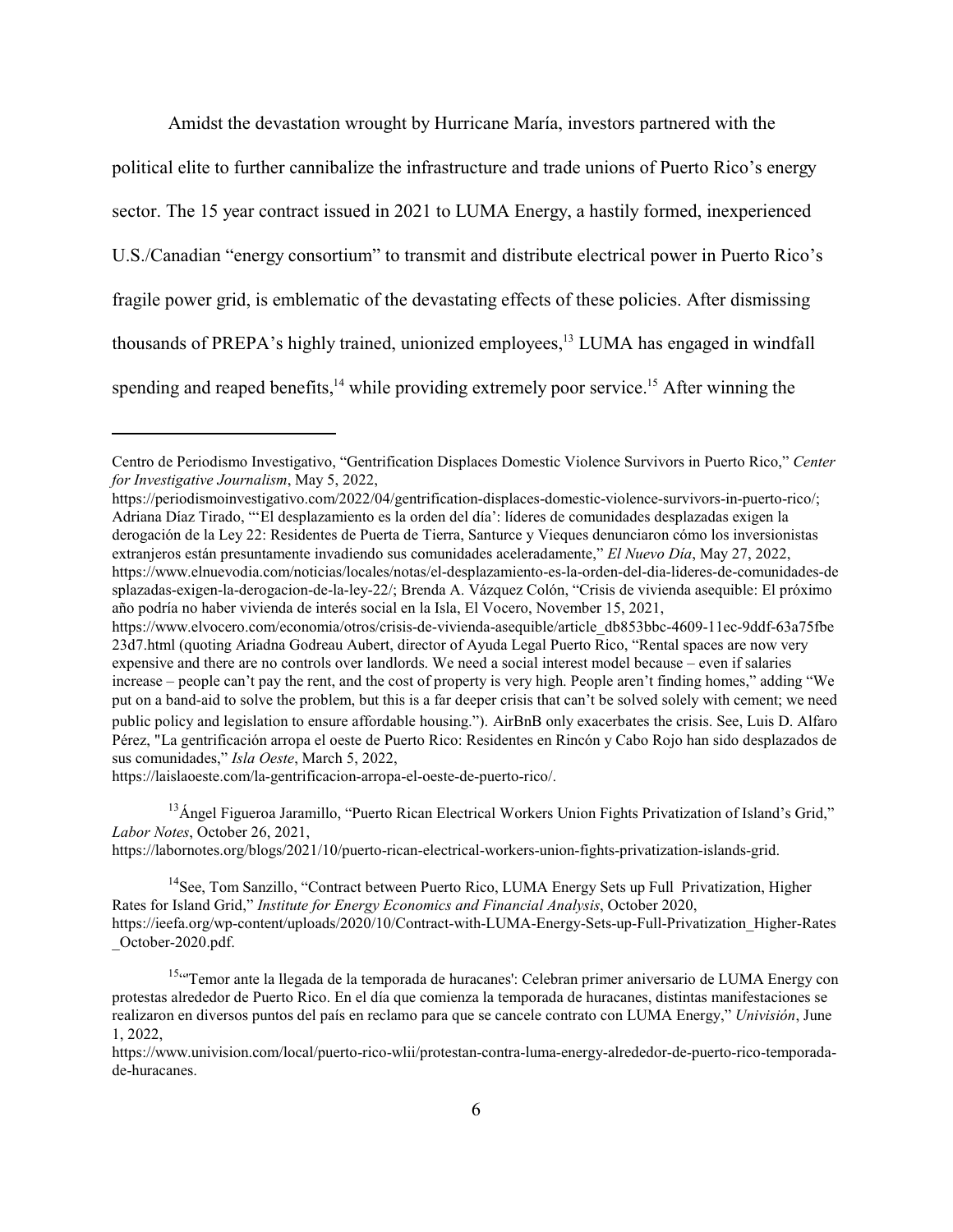contract by promising to reduce power outages and costs,<sup>16</sup> LUMA has consistently increased its rates,<sup>17</sup> driving electric bills to among the highest in the U.S.,<sup>18</sup> and provided worse service and more and longer lasting power outages.<sup>19</sup> And while there is substantial support on the Island for renewable energy,<sup>20</sup> Puerto Rico depends on non-renewables for more than 95% of its energy.<sup>21</sup>

<sup>18</sup>Coral Murphy Marcos, "Solar Power Offers Puerto Ricans a Lifeline but Remains an Elusive Goal: The island's energy grid has struggled to recover after Hurricane María almost wiped it out in 2017. While solar-power systems can fill gaps, they aren't cheap," *New York Times*, May 9, 2022,

https://www.nytimes.com/2022/05/09/business/energy-environment/puerto-rico-solar-power.html ) ("monthly electric bills that have surged 46 percent in the past year"); Ángel Figueroa Jaramillo, "Puerto Rican Electrical Workers Union Fights Privatization of Island's Grid," *Labor Notes*, October 26, 2021,

https://labornotes.org/blogs/2021/10/puerto-rican-electrical-workers-union-fights-privatization-islands-grid ("Puerto Ricans spend more than a billion dollars each year paying for imported oil and natural gas, resulting in some of the highest and most volatile electricity rates in the United States.").

<sup>19</sup> Patricia Mazzei, "'Why Don't We Have Electricity?': Outages Plague Puerto Rico. Transferring the power grid to a private company was supposed to help. But thousands protested last week over more blackouts," *New York Times*, October 19, 2021, updated Nov. 10, 2021, https://www.nytimes.com/2021/10/19/us/puerto-rico-electricity-protest.html;

<sup>20</sup>See, e.g., Ruth Santiago, "Energía renovable y conservación de terrenos en Puerto Rico," *El Nuevo Día*, April 12, 2022,

https://www.elnuevodia.com/opinion/punto-de-vista/energia-renovable-y-conservacion-de-terrenos-en-puerto-rico/; Arturo Massol Deyá, "Energía que funcione para bien," *El Nuevo Día*, April 15, 2022, https://www.elnuevodia.com/opinion/punto-de-vista/energia-que-funcione-para-bien/.

21 Jim Wyss, "Why Tiny Solar Projects Play an Outsized Role in Powering Puerto Rico," *Bloomberg News*, May 31, 2022,

https://www.bnnbloomberg.ca/why-tiny-solar-projects-play-an-outsized-role-in-powering-puerto-rico-1.1772650 ("Utility-scale renewables make up about 3.6% of Puerto Rico's energy mix, and solar power is just a fraction of that."); Coral Murphy Marcos, "Solar Power Offers Puerto Ricans a Lifeline but Remains an Elusive Goal: The island's energy grid has struggled to recover after Hurricane María almost wiped it out in 2017. While solar-power systems can fill gaps, they aren't cheap," *New York Times*, May 9, 2022,

https://www.nytimes.com/2022/05/09/business/energy-environment/puerto-rico-solar-power.html) ("[S]olar power accounts for just 2.5 percent of Puerto Rico's total energy production, government data shows. The rest comes from plants fueled by imported natural gas, coal and petroleum, with another sliver from wind power.").

<sup>&</sup>lt;sup>16</sup>Jim Wyss, "Puerto Rico Power Slowly Being Restored After Massive Outage," *Bloomberg News*, April 7, 2022,

https://www.bloomberg.com/news/articles/2022-04-07/fire-at-puerto-rico-power-plant-plunges-island-into-darkness.

<sup>&</sup>lt;sup>17</sup>Gerardo E. Alvarado León, "LUMA Energy pide un aumento de 17.1% en la factura de luz de julio a septiembre: El consorcio hizo la solicitud a nombre de la AEE y, ahora, el Negociado de Energía determinará si la aprueba," *El Nuevo Día*, June 15, 2022,

https://www.elnuevodia.com/noticias/locales/notas/luma-energy-pide-un-aumento-de-171-en-la-factura-de-luz-de-juli o-a-septiembre/ (making this the seventh quarterly rate hike in LUMA's brief tenure).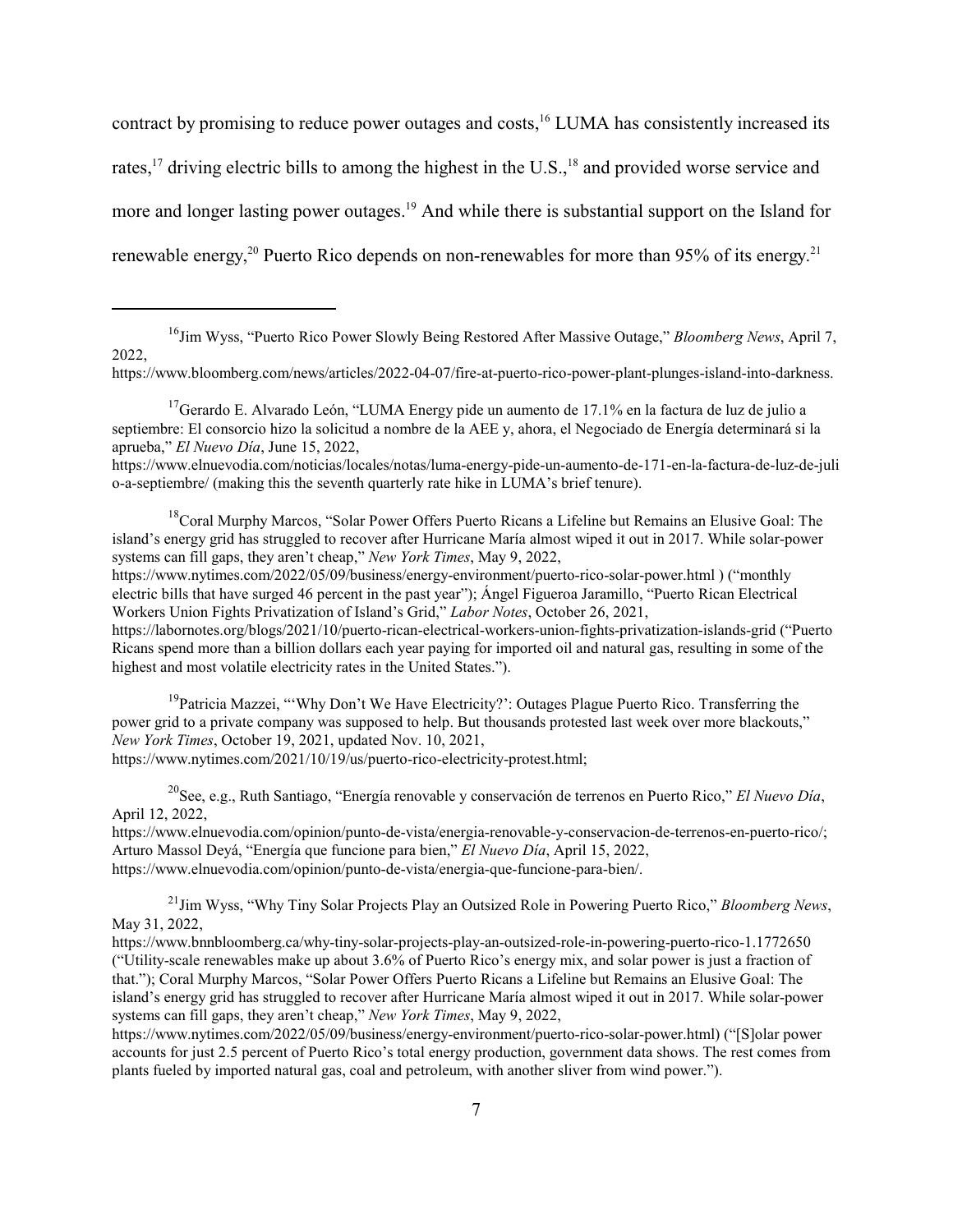The recent privatization of Puerto Rico's energy sector exemplifies how this strategy privatizes only the profits, while socializing its risk and, crucially, failing to satisfy the needs of the Puerto Rican people for better and more affordable services.

*Education: Strangling the University of Puerto Rico and closing & disinvesting in public schools*

Disinvestment in public education threatens to destroy the main path to Puerto Ricans' advancement. Between 2007 and 2020, the government closed 673 of the nation's public schools  $-$  almost half  $2^2$  – and another 86 schools are now on the chopping block, without community input.<sup>23</sup> Separately, more than 33,000 students stopped attending school between 2015 and 2021, for reasons which the Department of Education has not adequately explored.<sup>24</sup> Today, teachers in Puerto Rico's public schools are paid \$12,000 a year less than the average earned by the lowest paid U.S. public teachers.<sup>25</sup> And that is after a temporary raise of \$1,000 a month<sup>26</sup> that teachers won after staging a strike early this year. Before that, their base pay was \$21,500 a year, and they

<sup>22</sup>Dalia Rubiano Yedidia, Eli Moore, Luis Gallardo Rivera, and Marina Moscoso Arabía, Puerto Rico's Public School Closures; Community Effects and Future Paths (Berkeley, CA: Othering & Belonging Institute, 2020), https://belonging.berkeley.edu/puerto-ricos-public-school-closures.

<sup>&</sup>lt;sup>23</sup>Tatiana Díaz Ramos and José M. Encarnación Martínez, "Department of Education Is Planning a New Wave of School Closings: The agency intends to do away with another 83 schools by 2026, without the participation of school communities," *Centro de Periodismo Investigativo*, January 14, 2022, https://periodismoinvestigativo.com/2022/01/department-of-education-is-planning-a-new-wave-of-school-closings/.

<sup>24</sup>Benjamín Torres Gotay, "Adiós a la escuela," *El Nuevo Día*, November 20, 2021 https://www.elnuevodia.com/opinion/las-cosas-por-su-nombre/adios-a-la-escuela/.

<sup>&</sup>lt;sup>25</sup>Marissa Perino, Andy Kiersz, and Madison Hoff, "Here's how much every US state pays its teachers and how much they spend on each student," *Business Insider*, May 7, 2021, https://www.businessinsider.com/teacher-salary-in-every-state-2018-4 (in Mississippi, the lowest paid teachers in the U.S. earned an average of \$45,192 in 2019-2020).

<sup>&</sup>lt;sup>26</sup>Edmy Ayala and Patricia Mazzei, "Puerto Rico Teachers Lead Push for Higher Pay for Public Workers: The demands for increased wages and better working conditions come as Puerto Rico tries to pull itself out of bankruptcy," *New York Times*, February 10, 2022,

https://www.nytimes.com/2022/02/10/us/puerto-rico-teachers-protests.html.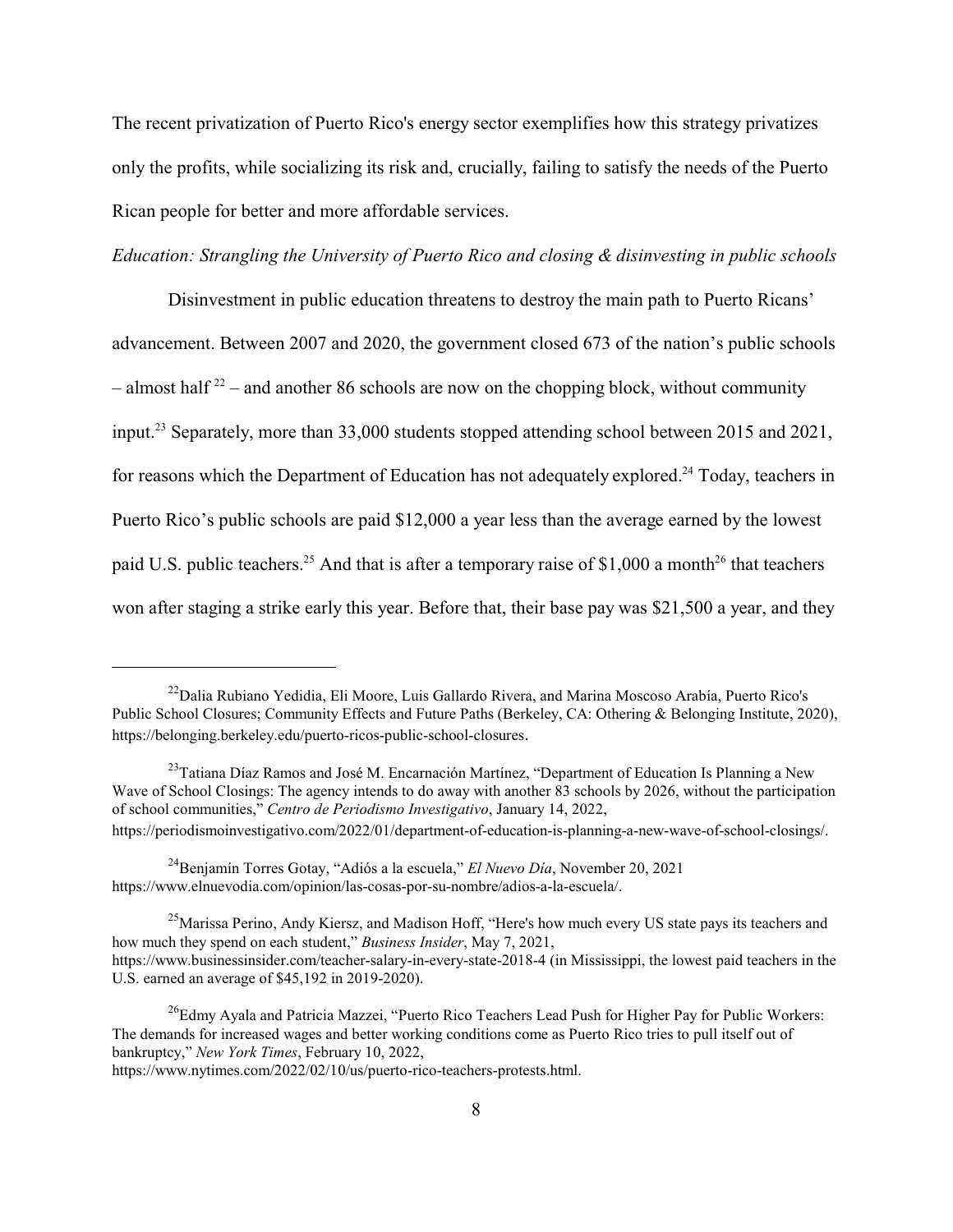had gone 13 years without a raise. Their pensions, too, were slashed in spite of current Puerto Rico law establishing defined-benefits plans, another noxious decision by *la junta* upheld by a U.S. court, which ruled that *la junta's* authority trumped Puerto Rico law.<sup>27</sup>

*La junta* has also taken aim at the University of Puerto Rico [UPR], the only public higher education institution and as much an engine for the national economy as it is a driver of upward mobility. <sup>28</sup> Urging privatization, *la junta* has slashed the budget by half and tripled the undergraduate tuition, threatening the future of the institution.<sup>29</sup> A recent study of the government's budget documented a startling disinvestment in the UPR compared to the large investment in police, speaking volumes about *la junta's* priorities and intentions.<sup>30</sup>

https://periodismoinvestigativo.com/2021/11/la-upr-ya-no-puede-con-el-empuje-de-la-austeridad/; Sergio M. Marxuach, "The UPR's Certified Fiscal Plan or the Shredding of Puerto Rico's Social Contract," Center for New Economy, August 16, 2021,

https://grupocne.org/2021/08/16/the-uprs-certified-fiscal-plan-or-the-shredding-of-puerto-ricos-social-contract/.

 $^{27}$ Reuters, "Puerto Rico teachers fail to overturn pension changes in debt plan: An attorney for the teachers associations called the decision 'unfortunate,'" *NBC News*, April 27, 2022, https://www.nbcnews.com/news/latino/puerto-rico-teachers-fail-overturn-pension-changes-debt-plan-rcna26255.

 $^{28}$ Rima Brusi and Ricardo R. Fuentes-Ramírez, "With the University of Puerto Rico Gutted, Private Equity Is Poised to Profit," *The Century Foundation*, April 20, 2022,

https://tcf.org/content/commentary/with-the-university-of-puerto-rico-gutted-private-equity-is-poised-to-profit/?agree  $d=1$ .

<sup>&</sup>lt;sup>29</sup>Tatiana Díaz Ramos, "La UPR ya no puede con el empuje de la austeridad: Profesores, investigadores, estudiantes y economistas advierten que el Plan de Ajuste de la Deuda puede significar el jaque mate a la educación superior pública," *Center for Investigative Journalism*, November 18, 2021,

<sup>&</sup>lt;sup>30</sup>Kilómetro Cero, "¿País de policías o de estudiantes y universidades? El gobierno y la Junta privilegian a la Policía y castigan a la Universidad," *Paliques Policiales*, October, 2021,

https://evidencialaviolencia.org/wp-content/uploads/2021/10/Paliques4-compressed.pdf. Not coincidentally, PROMESA's bankruptcy-like process leaves survivors of police violence and others whose constitutional rights are violated with no access to any so-called justice, as all litigation against the government is on hold. See, Joanisabel González, "The Department of Justice calls for a halt to lawsuits against the government: According to the agency, even though the Adjustment Plan went into effect, the litigation standstill continues," *El Nuevo Día*, May 30, 2022, https://www.elnuevodia.com/english/news/story/the-department-of-justice-calls-for-a-halt-to-lawsuits-against-the-go vernment/.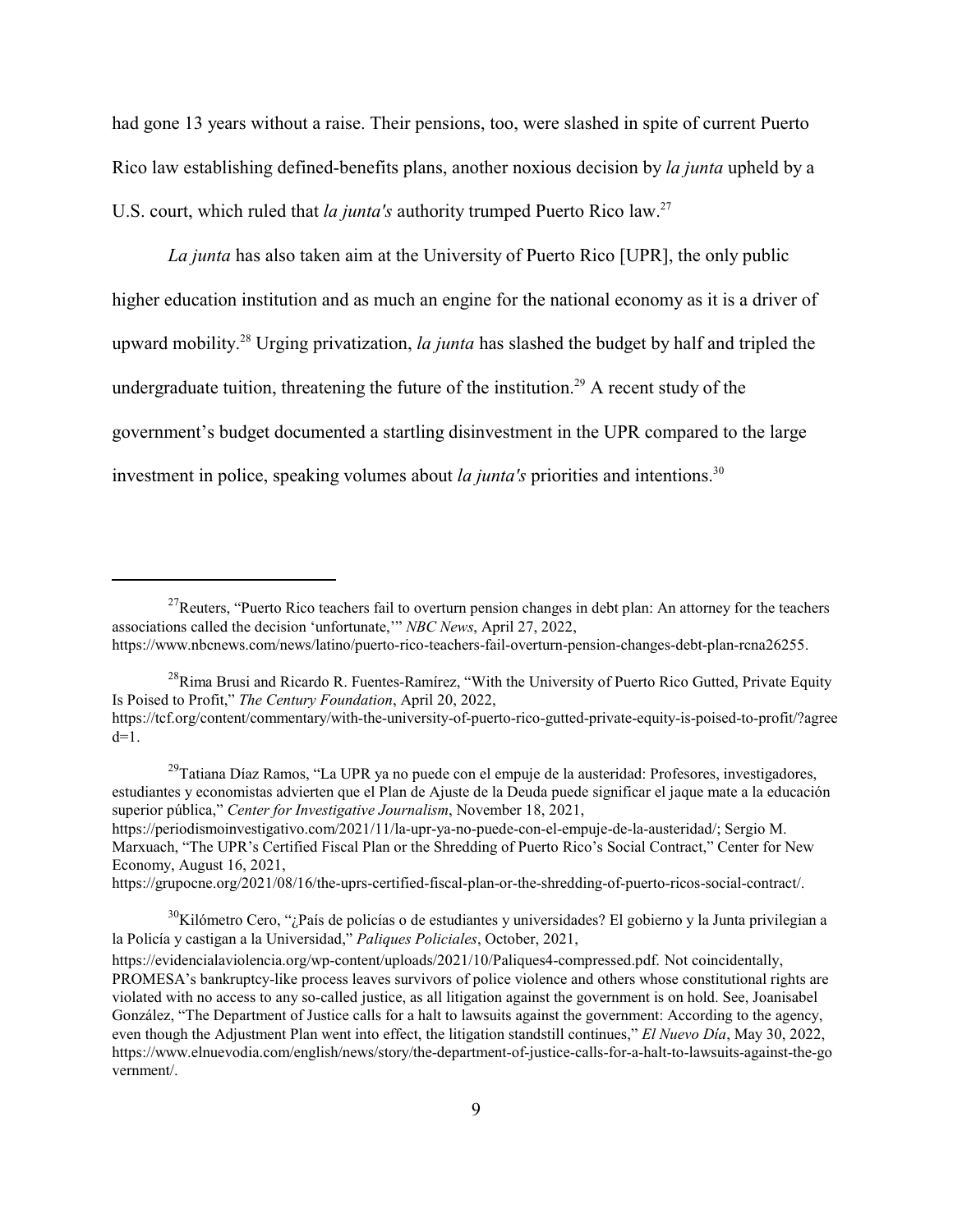## *Consequences for the Puerto Rican people*

The costs for Puerto Ricans of these neoliberal policies are exceedingly high. Tax rates well surpass those in the U.S. $31$  The cost of living and inflation spiral,  $32$  as newly privatized utilities hike their rates, and the cost of imported goods remain sky-high thanks to artificially high shipping costs due to a 1917 U.S. law mandating the use of U.S. based and staffed vessels.<sup>33</sup>

Between 2010 and 2020, the tanked colonial economy, Hurricane María,<sup>34</sup> and

gentrification have driven 12% of the population from the Island,<sup>35</sup> draining its professional

32 José Caraballo Cueto, "La inflación y el alto costo de vida en Puerto Rico," *El Nuevo Día*, March 19, 2022, https://www.elnuevodia.com/opinion/punto-de-vista/la-inflacion-y-el-alto-costo-de-vida-en-puerto-rico/.

33 Sofia Rivera Negron, "The Jones Act – Trouble in Paradise," *International Policy Digest*, April 7, 2022, https://intpolicydigest.org/the-jones-act-trouble-in-paradise/.s

<sup>34</sup> Frances Negrón-Muntaner, "The Emptying Island: Puerto Rican Expulsion in Post-Maria Time," https://hemisphericinstitute.org/en/emisferica-14-1-expulsion/14-1-essays/the-emptying-island-puerto-rican-expulsio n-in-post-maria-time.html.

https://www.elnuevodia.com/noticias/locales/notas/censo-2020-puerto-rico-pierde-el-118-de-su-poblacion-en-la-ulti ma-decada/; Syra Ortiz-Blanes, "'A new Maria.' Puerto Rico's next crisis is a demographic crisis

<sup>31</sup>Brenda A. Vázquez Colón, "Expensive to Live in Puerto Rico, but There are Some Advantages," *The Weekly Journal*, November 24, 2021,

https://www.theweeklyjournal.com/business/expensive-to-live-in-puerto-rico-but-there-are-some-advantages/article\_ a4f42d5a-4d53-11ec-ba6f-63110db88e1d.html ("Puerto Rico has the highest individual, corporate and sales taxes in the United States, thus making the island a very expensive jurisdiction to live in.").

<sup>&</sup>lt;sup>35</sup>Ricardo Cortés Chico, "Censo 2020: Puerto Rico pierde el 11.8% de su población en la última década: La cifra de habitantes en la isla se fija ahora en 3.3 millones y esta pérdida poblacional es menor a la estimada inicialmente," *El Nuevo Día*, April 26, 2021,

The island's population dropped nearly 12 percent from 2010 to 2020, altering Puerto Rico's society, economy and culture," *Tampa Bay Times*, May 25, 2021,

https://www.tampabay.com/news/nation-world/2021/05/25/a-new-maria-puerto-ricos-next-crisis-is-a-demographic-cr isis/; Susanne Ramirez de Arellano, "The Boricua Diaspora: A Voice That Will Not Be Silenced," *Latino Rebels*, February 28, 2022, https://www.latinorebels.com/2022/02/28/boricuadiapsora/.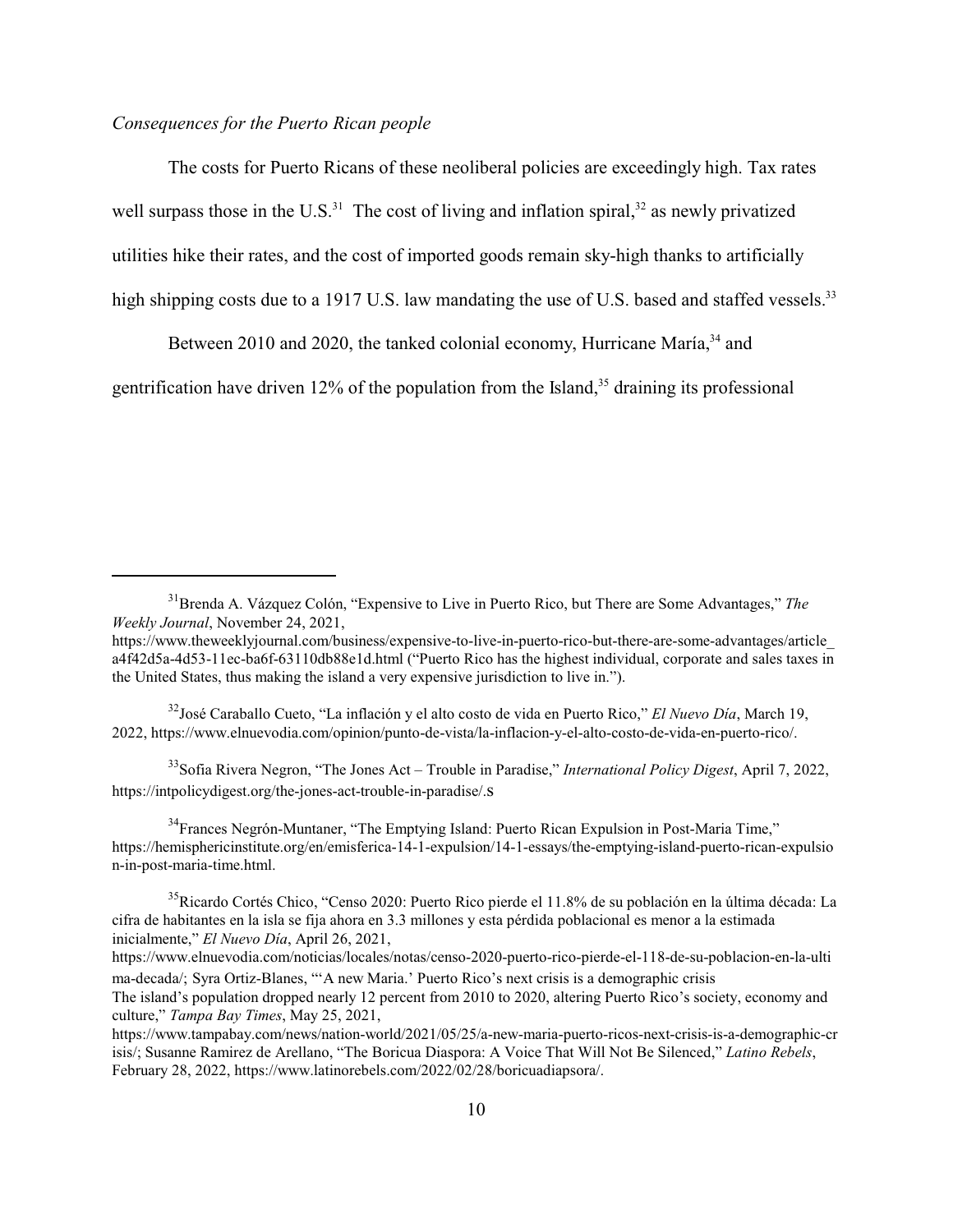class<sup>36</sup> and leaving behind an aging population with a significantly reduced birth rate.<sup>37</sup> Today, more Puerto Ricans reside in the metropolis than in Puerto Rico.<sup>38</sup> The result: fulfilling the dream of wealthy U.S. people who take advantage of Puerto Rico as a tax haven, of enjoying a Puerto Rico without Puerto Ricans.<sup>39</sup> A recent book "makes the case that the island's status as an unincorporated territory, or *de facto* colony, makes it vulnerable to an extreme form of austerity in which collecting its debt allows the state to impose a slow death on a people."<sup>40</sup> There is also the U.S. death penalty, imposed in Puerto Rico in spite of the fact that in 1929 (by statute) and again in 1952 (by constitution), Puerto Rico abolished the death penalty.<sup>41</sup> And there is also the

 $37$ Nydia Bauzá, "2021: el año con menos nacimientos en un montón de tiempo: Se registra cifra récord más baja de alumbramientos en la Isla desde el 1888," *Primera Hora*, January 13, 2022, https://www.primerahora.com/noticias/gobierno-politica/notas/2021-el-ano-con-menos-nacimientos-en-un-monton-d e-tiempo/; Ricardo Cortés Chico, "Alarmante reducción de nacimientos en Puerto Rico durante la pandemia: El total de alumbramientos en los meses de octubre, noviembre y diciembre del 2020 implicó reducciones de entre 15% a 21% en comparación con el mismo periodo de los dos años anteriores," *El Nuevo Día*, March 28, 2021, https://www.elnuevodia.com/noticias/locales/notas/alarmante-reduccion-de-nacimientos-en-puerto-rico-durante-la-pa ndemia/.

 $38^3$ César J. Ayala, "Puerto Rico and its Diaspora," UCLA Latin American Institute, October 27, 2021, https://international.ucla.edu/lai/article/248568.

 $39\overline{B}$ Bianca Graulau, "Are Puerto Ricans being pushed out?" December 28, 2021, https://www.youtube.com/watch?v=YGXtWpCOiC8&t=10s; Carlos Edill Berríos Polanco, "Act 60 Brings People Into Puerto Rico and Pushes Others Out," *Latino Rebels*, January 25, 2022, https://www.latinorebels.com/2022/01/25/act60displacement/.

40 Ed Morales, "Colonialism's Ledger: Puerto Rico in the Shadow of Debt," *The Nation*, April 6, 2022, https://www.thenation.com/article/society/rocio-zambrana-colonial-debts/ (reviewing Rocío Zambrana's book, *Colonial Debts: The Case of Puerto Rico* (Duke University Press, Durham and London, 2021)).

<sup>41</sup>Carmelo Campos Cruz, "La Pena de Muerte en Puerto Rico: Lecciones y Retos," in Yudkin Suliveres and Pascual Morán (Eds.), *Descolonizar la paz: Entramado de saberes, resistencias y posibilidades*, 2020, Antología conmemorativa del 25 aniversario de la Cátedra UNESCO de Educación para la Paz. Cátedra UNESCO de Educación para la Paz, Universidad de Puerto Rico, http://unescopaz.uprrp.edu/antologia25.html.

 $36Ricardo Cortés Chico "iFuga de cerebros? La población puertorriqueña con mayor escolaridad emigra$ con más frecuencia: Estiman que la situación responde, en parte, a la brecha salarial entre Estados Unidos y Puerto Rico que ha incrementado en los últimos años," *El Nuevo Día*, June 13, 2021, https://www.elnuevodia.com/noticias/locales/notas/fuga-de-cerebros-la-poblacion-puertorriquena-con-mayor-escolari

dad-emigra-con-mas-frecuencia/.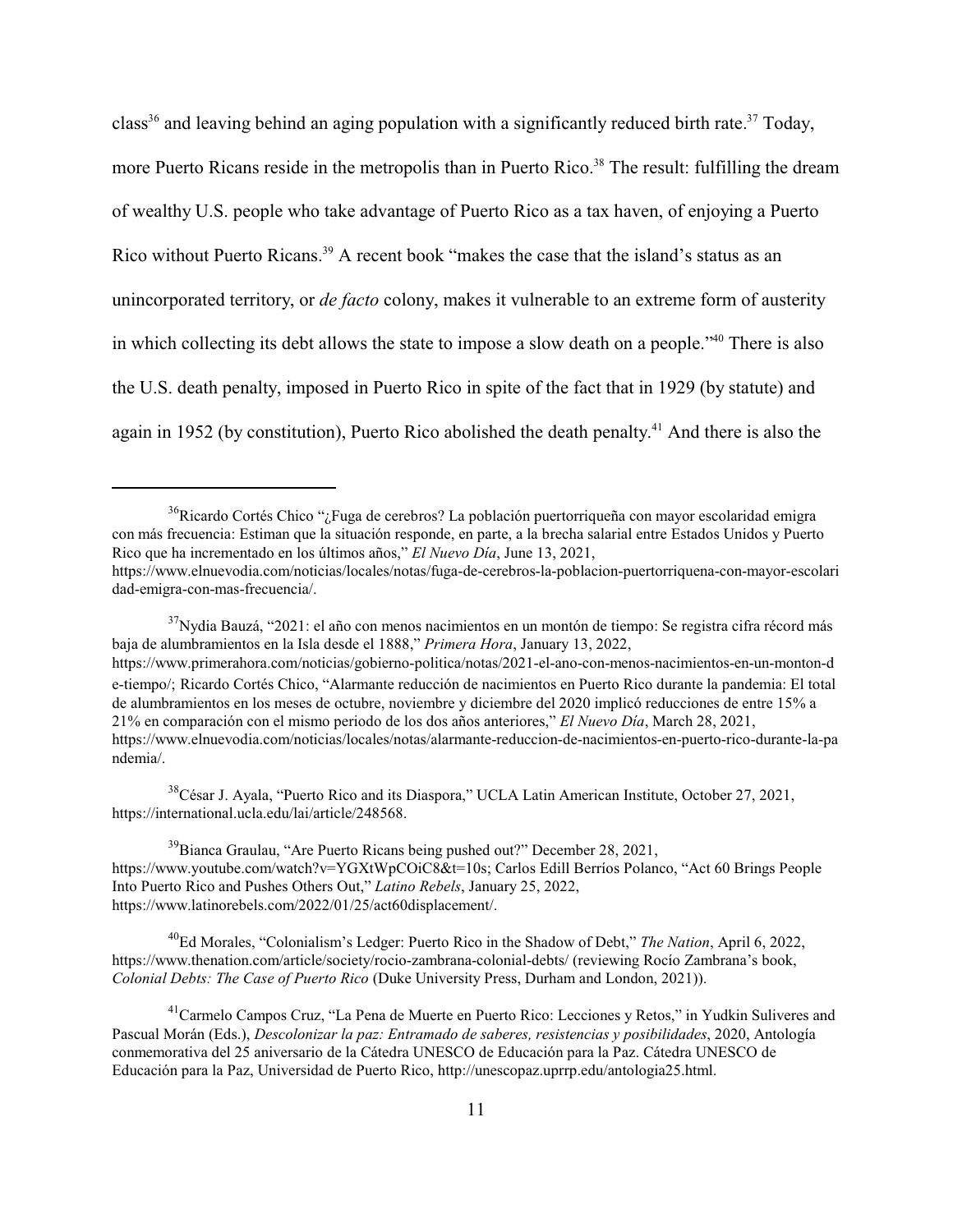quicker death at the hands of the colonial government, including denial of health care benefits to older, blind and disabled Puerto Ricans with limited income and resources. While a Puerto Rican who lives on the Island may not claim these benefits, if she moves to the metropolis, she may claim these benefits – a rank inequity recently upheld by the highest court in the U.S. in an opinion where even some of the jurists acknowledged that U.S. sovereignty over Puerto Rico rests on a legal fiction rooted in "ugly racial stereotypes."<sup>42</sup>

## *U.S. demonstrates little interest in decolonizing Puerto Rico*

Puerto Rico's relationship to the U.S. dominates Puerto Rico's social and political scene.

Recent shifts demonstrate that the majority of Puerto Ricans favor an end to colonialism; they

differ in what that end should be.<sup>43</sup> These shifts resulted in proposed legislation in the U.S.

congress,<sup>44</sup> which holds Puerto Rico's sovereignty.<sup>45</sup> Yet the right of the Puerto Rican people to

self-determination, affirmed annually by the Special Committee, is neither mentioned nor

<sup>42</sup>*United States v. Vaello Madero*, 142 S. Ct. 1539 (2022); Yarimar Bonilla, "For Puerto Ricans, Another Reminder That We Are Second-Class Citizens," *New York Times*, May 19, 2022,

https://www.nytimes.com/2022/05/19/opinion/puerto-rico-supreme-court-social-security.html; Nina Totenberg, "Supreme Court allows exclusion of Puerto Rican residents from disability benefits," *NPR*, April 21, 2022, https://www.npr.org/2022/04/21/1094119474/supreme-court-allows-exclusion-of-puerto-rican-residents-from-disabil ity-benefit.

 $43$ Cristina Corujo, "What to know about Puerto Rico's divide over its territorial status: Whether the territory becomes a state remains a divisive topic on the island," *ABC News*, April 27, 2021, https://abcnews.go.com/US/puerto-ricos-divide-territorial-status/story?id=76679606.

<sup>&</sup>lt;sup>44</sup> Previous popular polls of Puerto Ricans' status preference were not binding on U.S. congress. See, e.g., Leslie Picker and Dawn Giel, "Statehood? Sovereignty? Bankrupt Puerto Rico heads to ballot box for 'status' vote," *CNBC*, June 9, 2017,

https://www.cnbc.com/2017/06/09/statehood-sovereignty-bankrupt-puerto-rico-heads-to-ballot-box-for-status-vote.ht ml (calling the vote "largely ceremonial").

<sup>45</sup> See, e.g., *Puerto Rico v. Sánchez Valle*, 479 U.S. 59 (2016) (Puerto Rico and U.S. are not separate sovereigns: the ultimate source of Puerto Rico's prosecutorial power is the U.S. government; thus, double jeopardy clause of U.S. Constitution's Fifth Amendment barred both Puerto Rico and the U.S. from prosecuting a person for the same conduct under equivalent criminal laws).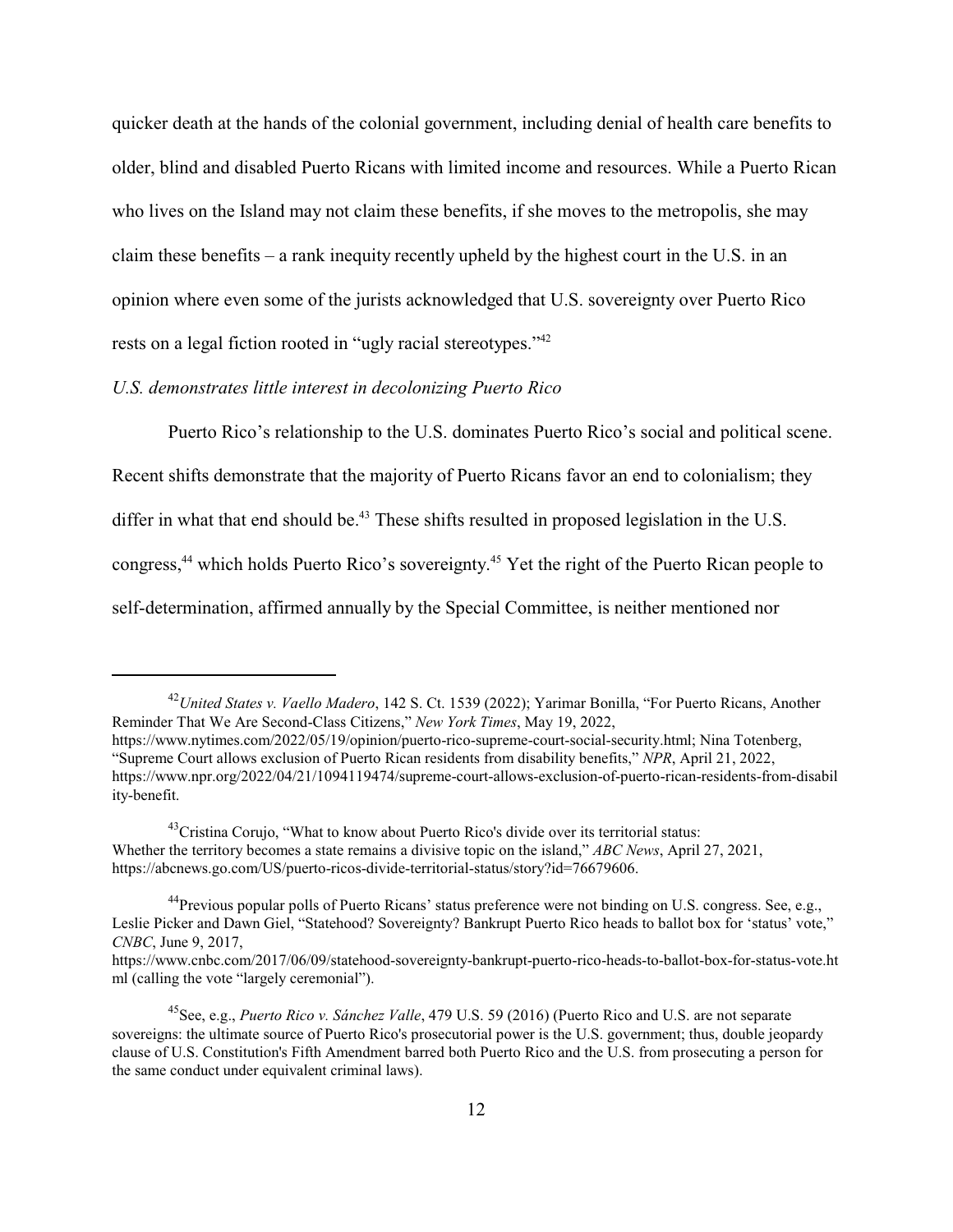recognized in any of the proposed legislation. One bill offered by the pro-statehood movement urged converting Puerto Rico into the  $51<sup>st</sup>$  state of the U.S.;<sup>46</sup> another bill offered by those who oppose statehood urged a democratic process developed by Puerto Ricans and for Puerto Ricans – a convention whose delegates would be elected by Puerto Rican voters – to design a long-term solution for Puerto Rico's status, be that statehood, independence, free association or any nonterritorial option.<sup>47</sup> The people of Puerto Rico would then vote in a referendum, before presentation to U.S. congress. However, congressional powers pressured for a single bill – for discussion purposes,<sup>48</sup> providing for a choice among statehood, independence, or free association, which does not include the current status as an option.<sup>49</sup> While those few interested representatives in the lower house may continue to try work out details, Puerto Rico is apparently not a priority in the U.S. Senate,<sup>50</sup> although, as a conservative Senator recently pronounced,

<sup>46</sup>Puerto Rico Statehood Admission Act, https://naturalresources.house.gov/imo/media/doc/DOJ%20Analysis%20of%20HR%201522.pdf.

<sup>47</sup>Puerto Rico Self-Determination Act of 2020, https://velazquez.house.gov/sites/velazquez.house.gov/files/PuertoRicoBill082520.pdf.

48 Puerto Rico Status Act, https://naturalresources.house.gov/imo/media/doc/DISCUSSION\_DRAFT\_Puerto\_Rico\_Status\_Act.pdf.

49 Lilia Luciano and Cristina Corujo, "Lawmakers draft historic bill on Puerto Rico's territorial status," *CBS News*, May 23, 2022, https://www.cbsnews.com/news/puerto-rico-territorial-status-bill/. The bill also leaves "several [...] unanswered questions on citizenship issues, the transition to statehood, and the role given to the U.S. Department of Justice to review the ballot and the education campaign for a potential plebiscite, among others." José A. Delgado, "Analysis: the challenges of Puerto Rico's political status bill: The draft proposal for a plebiscite between statehood, independence and free association is just the beginning of a long road," *El Nuevo Día*, May 22, 2022, https://www.elnuevodia.com/english/news/story/analysis-the-challenges-of-puerto-ricos-political-status-bill/.

<sup>&</sup>lt;sup>50</sup>José A. Delgado, "Status debate finds no echo in the U.S. Senate: Senators Robert Menéndez and Marco Rubio, close to Puerto Rico's issues, warn of complications in advancing a bill on the island's political future," *El Nuevo Día*, May 26, 2022,

https://www.elnuevodia.com/english/news/story/status-debate-finds-no-echo-in-the-us-senate/ ("The U.S. Senate, which has ruled out advancing a pro-statehood bill, has not even opened the door to debate on Puerto Rico's political status, despite the renewed interest shown by the House Democratic leadership passing this year a bill that would regulate a plebiscite on Puerto Rico's political status.").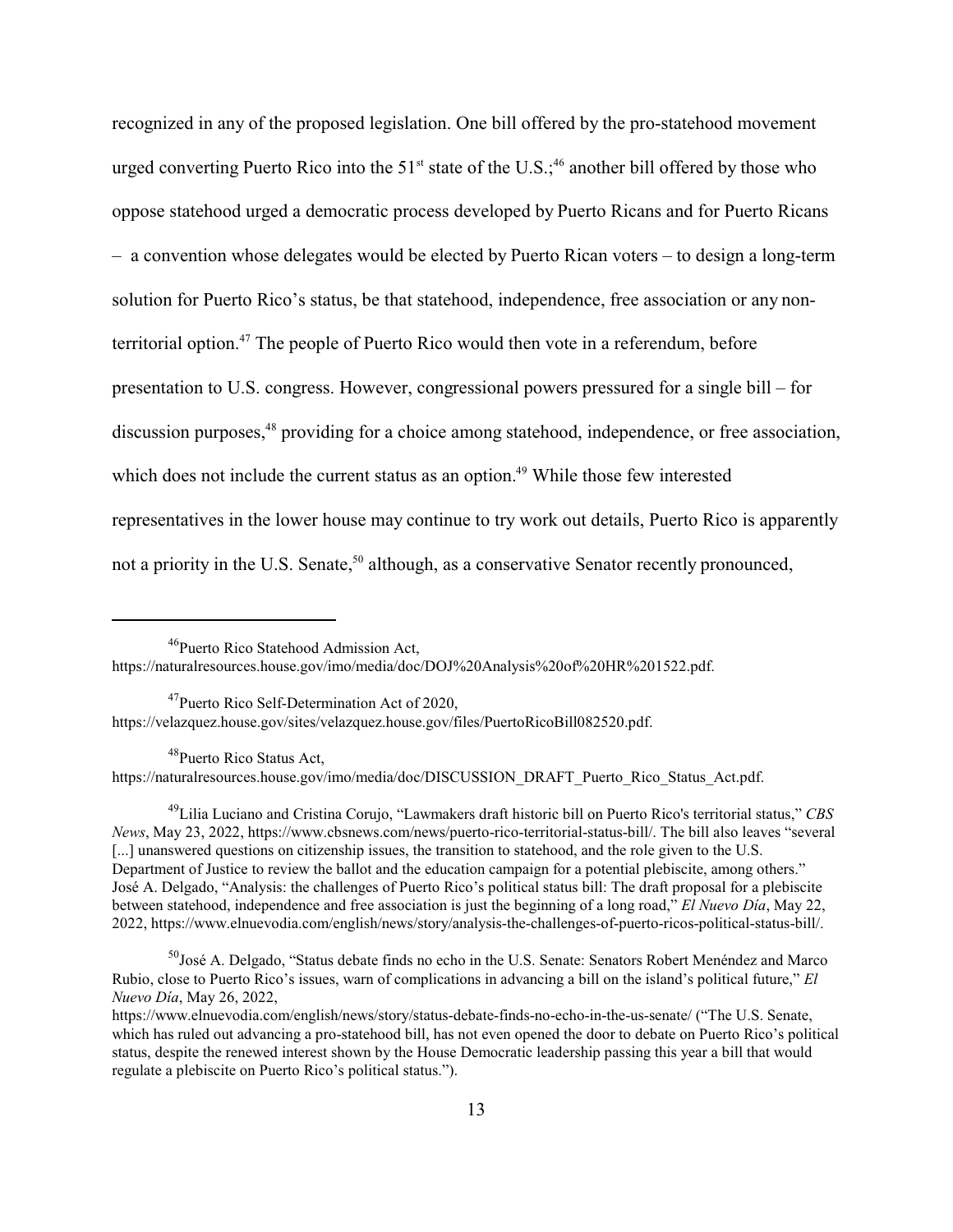without a hint of irony, "Congress has the last word."<sup>51</sup>

#### *Regardless, Puerto Rican spirit flourishes*

The Puerto Rican spirit of resistance abounds, in Puerto Rico and in the diaspora, to *la*

*junta* and its neoliberal privatization<sup>52</sup> and austerity<sup>53</sup> and the pro-statehood government,<sup>54</sup> to laws

favoring foreigners who seek to avoid paying taxes and the resulting displacement of Puerto

Ricans.<sup>55</sup> Women and the LBGTQI community organize for protection from violence and the

https://www.elnuevodia.com/noticias/locales/notas/marchan-en-contra-de-la-junta-de-supervision-fiscal-en-hato-rey/.

<sup>&</sup>lt;sup>51</sup>José A. Delgado, "Congresista republicano sobre la estadidad 'La última palabra la tiene el Congreso': El conservador Tom McClintock, opuesto a la idea de que Puerto Rico sea un estado de Estados Unidos, rechaza que la medida quiera hacer autoejecutable una propuesta de estadidad," *El Nuevo Día*, June 8, 2022, https://www.elnuevodia.com/corresponsalias/washington-dc/notas/congresista-republicano-sobre-la-estadidad-la-ulti ma-palabra-la-tiene-el-congreso/.

<sup>&</sup>lt;sup>52</sup> James Baratta, "Puerto Ricans Fight Privatization of Energy and Demand Democratic Ownership," *Truthout*, October 19, 2021,

https://truthout.org/articles/puerto-ricans-fight-privatization-of-energy-and-demand-democratic-ownership/.

<sup>&</sup>lt;sup>53</sup>"Temen que el Plan de Ajuste imponga al gobierno central de Puerto Rico 'pagos insostenibles': Power4PuertoRico exhorta al Congreso a abolir la Junta de Supervisión Fiscal y a cancelar la deuda pública. Jubilee USA también tiene dudas," *El Nuevo Día*, January 19, 2022,

https://www.elnuevodia.com/corresponsalias/washington-dc/notas/temen-que-el-plan-de-ajuste-imponga-al-gobierno -central-de-puerto-rico-pagos-insostenibles/.

<sup>&</sup>lt;sup>54</sup>"¡Y fuera!': graduandos del Recinto de Ciencias Médicas abuchean y le gritan a Pierluisi: Mientras el gobernador ofrecía un discurso, algunos se pusieron de espalda y exigieron que abandonara el evento," *El Nuevo Día*, June 3, 2022,

https://www.elnuevodia.com/noticias/locales/videos/y-fuera-graduandos-del-recinto-de-ciencias-medicas-abuchean-y -le-gritan-a-pierluisi-277608/; "Marchan en contra de la Junta de Supervisión Fiscal en Hato Rey: Protestan contra el organismo en una manifestación convocada por 40 organizaciones, entre las cuales está la Asociación de Alcaldes," *El Nuevo Día*, September 6, 2021,

 $<sup>55</sup>$ Hector Luis Alamo, "Group Topples Conquistador Statue in Puerto Rico, Calls for Repeal of Tax</sup> Incentives for Foreigners," *Latino Rebels*, January 25, 2022, https://www.latinorebels.com/2022/01/25/prstatue/; "Artistas plásticos boricuas se expresan en contra del desplazamiento y de las decisiones del Departamento de Educación: Las redes sociales se han convertido en un panel de expresión para mostrar la disconformidad con situaciones que ocurren actualmente en la sociedad puertorriqueña," *El Nuevo Día*, January 16, 2022, https://www.elnuevodia.com/entretenimiento/cultura/notas/artistas-plasticos-boricuas-se-expresan-en-contra-del-desp lazamiento-y-de-las-decisiones-del-departamento-de-educacion/.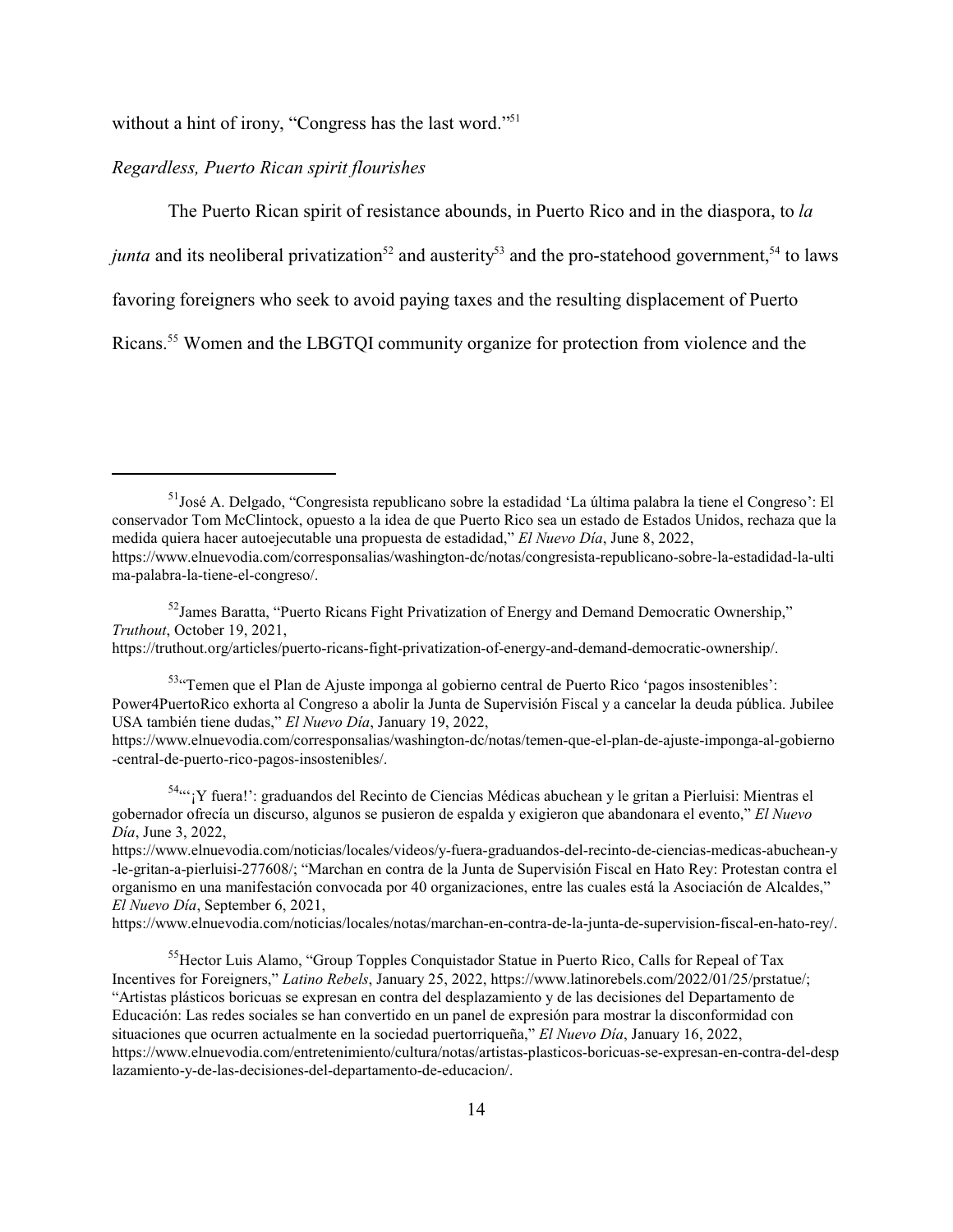right to decide what happens with their bodies.<sup>56</sup> Environmentalists fight to protect the estuaries,

coastline and public beaches, as well as the flora and fauna.<sup>57</sup> Mutual aid societies<sup>58</sup> and

community organizations<sup>59</sup> work to provide services the neoliberal government fails to offer.

57 For example, see, Dánica Coto, "Builders hurt protected areas in climate-weary Puerto Rico," *AP News*, May 6, 2022,

<sup>&</sup>lt;sup>56</sup>For example, see, EFE, "Mujeres protestan ante aumento de los feminicidios en Puerto Rico: La manifestación fue convocada por la Colectiva Feminista en Construcción," *Acento*, November 19, 2021, https://acento.com.do/actualidad/mujeres-protestan-ante-aumento-de-los-feminicidios-en-puerto-rico-9007320.html; Manuel Guillama Capella, "Derechos de la comunidad LGBTTIQ: mucha acción y pocos resultados: Defensores de la comunidad y legisladores se expresaron esperanzados de que la discusión avance en la legislatura según transcurra el cuatrienio," *Metro*, 24 de junio 2021,

https://www.metro.pr/pr/noticias/2021/06/24/derechos-la-comunidad-lgbttiq-mucha-accion-resultados.html; Adriana Díaz Tirado, "Más de 30 organizaciones convocan marcha 'Marea Verde por el derecho a decidir': En el marco del Día Internacional de la Acción por la Salud de las Mujeres, marcharán este sábado desde la Corte Federal en el Viejo San Juan hasta el Capitolio en contra de legislaciones para restringir el aborto en Puerto Rico y Estados Unidos," *El Nuevo Día*, May 24, 2022,

https://www.elnuevodia.com/noticias/locales/notas/mas-de-30-organizaciones-convocan-marcha-marea-verde-por-elderecho-a-decidir/.

https://apnews.com/article/climate-caribbean-puerto-rico-mangroves-36e4e66f520e241f315fa4a1d8558ac1; Hector Luis Alamo, "Earthjustice: AES-Puerto Rico Seeking Bailout for Polluting Coal Plant," *Latino Rebels*, January 31, 2022;

https://www.latinorebels.com/2022/01/31/aesprepa/; Patricia Mazzei, "A Turtle, a Pool and the Fight to Save Puerto Rico's Beaches: An attempt to rebuild a beachfront pool turned into a much bigger story about the threats of erosion and overdevelopment on the island," *New York Times*, November 6, 2021,

https://www.nytimes.com/2021/11/06/us/puerto-rico-beaches-threats.html?smid=em-share; Carlos Edill Berríos Polanco, "Hundreds of Puerto Ricans Take Over 'Private Beach' in Dorado to Protest Access," *Latino Rebels*, February 14, 2022, https://www.latinorebels.com/2022/02/14/doradobeachprotest/.

<sup>&</sup>lt;sup>58</sup> For example, see, Alejandra Rosa and Frances Robles, "Pandemic Plunges Puerto Rico Into Yet Another Dire Emergency: The island has had to weather a hurricane, a political crisis and earthquakes, but those crises did not lead to the widespread unemployment caused by the response to the coronavirus pandemic," *New York Times*, July 8, 2020, updated April 8, 2021,

https://www.nytimes.com/2020/07/08/us/coronavirus-puerto-rico-economy-unemployment.html; Centers of Mutual Support, https://agitarte.org/centros-de-apoyo-mutuo-centers-of-mutual-support-4/.

<sup>&</sup>lt;sup>59</sup>For example, see, Adriana Díaz Tirado, "Taller Salud revela estudio sobre riesgos de 366 viviendas en Loíza que aún continúan en condiciones de vulnerabilidad: Exigieron que las 3,646 viviendas con toldos azules en todo Puerto Rico sean reparadas antes del quinto aniversario del huracán María en septiembre," *El Nuevo Día*, June 1, 2022,

https://www.elnuevodia.com/noticias/locales/notas/taller-salud-revela-estudio-sobre-riesgos-de-366-viviendas-en-loi za-que-aun-continuan-en-condiciones-de-vulnerabilidad/. See also, Ayuda Legal Puerto Rico, https://ayudalegalpr.org/.